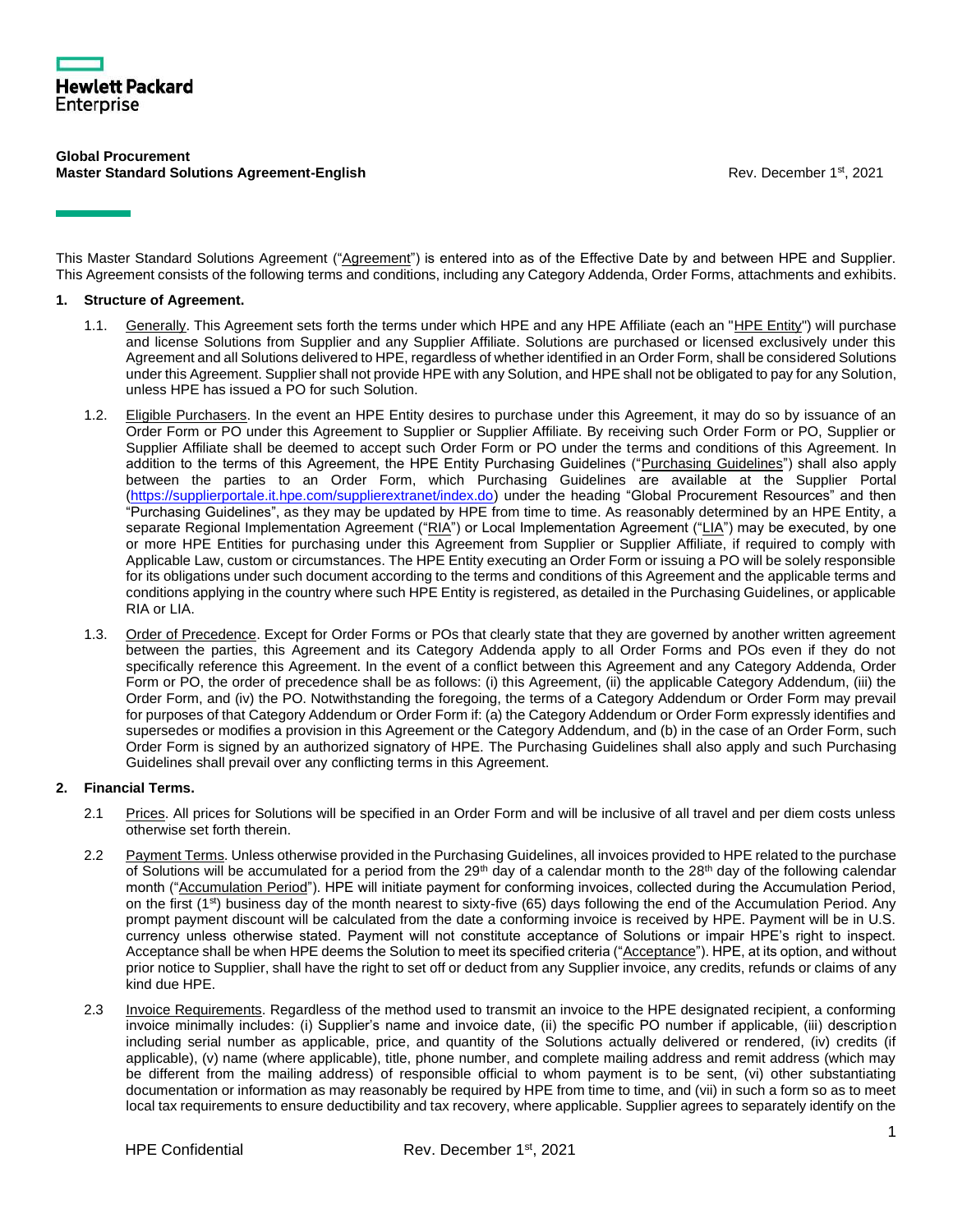

invoice the taxable and non-taxable purchases, the types of tax, the applicable tax rate, the amount of tax charged and the taxing authorities.

- 2.4 Taxes. HPE shall pay or reimburse Supplier for value added tax, GST, PST, sales and use or any similar transaction taxes imposed on the sale of Solutions sold to HPE under this Agreement provided the taxes are statutorily imposed either jointly or severally on HPE. HPE shall not pay or reimburse Supplier for any taxes which are statutorily imposed on Supplier including, but not limited to, taxes imposed on Supplier's net or gross income, capital, net worth, property, or any employment related taxes on Supplier or Personnel. Where Services are performed and/or Solutions are produced, sold or leased by Supplier in the same country as that of use by HPE, an HPE Entity, or Customer, then invoicing and payment shall be by and between such local country entities of the parties, unless otherwise agreed upon by the parties in writing. If HPE or an HPE Entity is required by Applicable Law to make any deduction or to withhold from any sum payable hereunder, then the sum payable by HPE or such HPE Entity upon which the deduction is based shall be paid to Supplier net of such legally required deduction or withholding.
- 2.5 Invoice Submission. No invoice can be dated prior to the date Solutions are delivered to HPE or a Customer, unless the Order Form or other exhibit to this Agreement sets forth acceptance criteria, in which case, no invoice can be dated prior to acceptance by HPE. Supplier agrees to invoice HPE within thirty (30) days after it has the right to invoice under the terms of this Agreement. In no event may Supplier submit invoices, or any corrections thereof, later than one hundred eighty (180) days after the date on which an invoice may first be submitted and such timely submission is a pre-condition to any HPE payment obligation. Each invoice will be submitted to the address set forth in the PO or as otherwise instructed by HPE when electronic invoicing applies.
- 2.6 Expenses. HPE will not reimburse Supplier for any expense incurred by Supplier unless the expense is reasonable, preapproved by HPE in writing, and itemized on an invoice within sixty (60) days of the date on which the expense was originally incurred.
- 2.7 Electronic Invoicing. Except as may be prohibited by Applicable Law, Supplier shall implement an electronic invoicing process upon request by HPE and at Supplier's sole expense, to submit invoices electronically to HPE or HPE's third-party service provider in the electronic format specified by HPE or such third-party service provider. Supplier acknowledges and agrees that use of such process may entail disclosure of information to the service provider about the purchasing relationship between HPE and Supplier, provided that such service provider is bound by HPE to confidentiality obligations as to Supplier's information substantially similar to those provided under this Agreement. If Supplier fails to implement the electronic invoicing process within a reasonable time (not to exceed ninety (90) days) after HPE's request, HPE may withhold payment on any invoice not received electronically until such time as Supplier submits the invoice electronically.

# **3. Intellectual Property.**

- 3.1 Retained Rights. Each Party will retain all right, title, and interest in and to its own Pre-Existing IP irrespective of any disclosure of such Pre-Existing IP to the other party, subject to any licenses granted herein.
- 3.2 Ownership. Deliverables shall constitute original works of Supplier and its Personnel. HPE shall exclusively own Deliverables as of the date of their creation. Subject to Supplier Pre-Existing IP, Deliverables are "work made for hire" under copyright law and all other Intellectual Property rights therein will be owned exclusively by HPE. To the extent that any Deliverable is not considered a "work made for hire", Supplier shall and hereby does irrevocably assign and transfer all of its right, title, and interest in and to the Deliverables, including all Intellectual Property therein, to HPE. Supplier shall ensure that its Personnel and Subcontractors engaged under this Agreement shall comply with the requirements of this Section. Where applicable, or at the request of HPE, Supplier shall deliver an executed, written assignment to HPE of the Deliverables and all Intellectual Property therein including, without limitation, those developed by its Personnel or Subcontractors, inside or outside of the U.S.
- 3.3 License to Pre-Existing IP. If and to the extent that any Pre-Existing IP or a portion thereof is incorporated in the Deliverables or is otherwise necessary for the use of the Deliverables, Supplier hereby grants to HPE a perpetual, irrevocable, non-exclusive, worldwide, royalty-free, fully paid-up license, with the right to sublicense through multiple tiers, to use, make, sell, distribute, execute, adapt, translate, reproduce, display, perform, modify, and create derivative works of Supplier's Pre-Existing IP in connection with the Deliverables in which they are incorporated, and authorize others to do any, some, or all of the foregoing.
- 3.4 Supplier's Use of Intellectual Property. Supplier will not incorporate any materials from a third party, including Open Source or freeware, into any Deliverable unless: (i) Supplier clearly identifies the specific elements of the Deliverable to contain third party materials in the Order Form, (ii) Supplier identifies the corresponding third-party licenses and any restrictions on use thereof in the Order Form, (iii) approval is given by HPE as evidenced in the Order Form, and (iv) in the case of Open Source materials, approval by HPE shall include approval in accordance with HPE's Open Source review processes. Supplier represents and warrants that Supplier has complied and shall continue to comply with all third-party licenses (including all Open Source licenses) associated with any software components or materials that will be included in the Deliverables.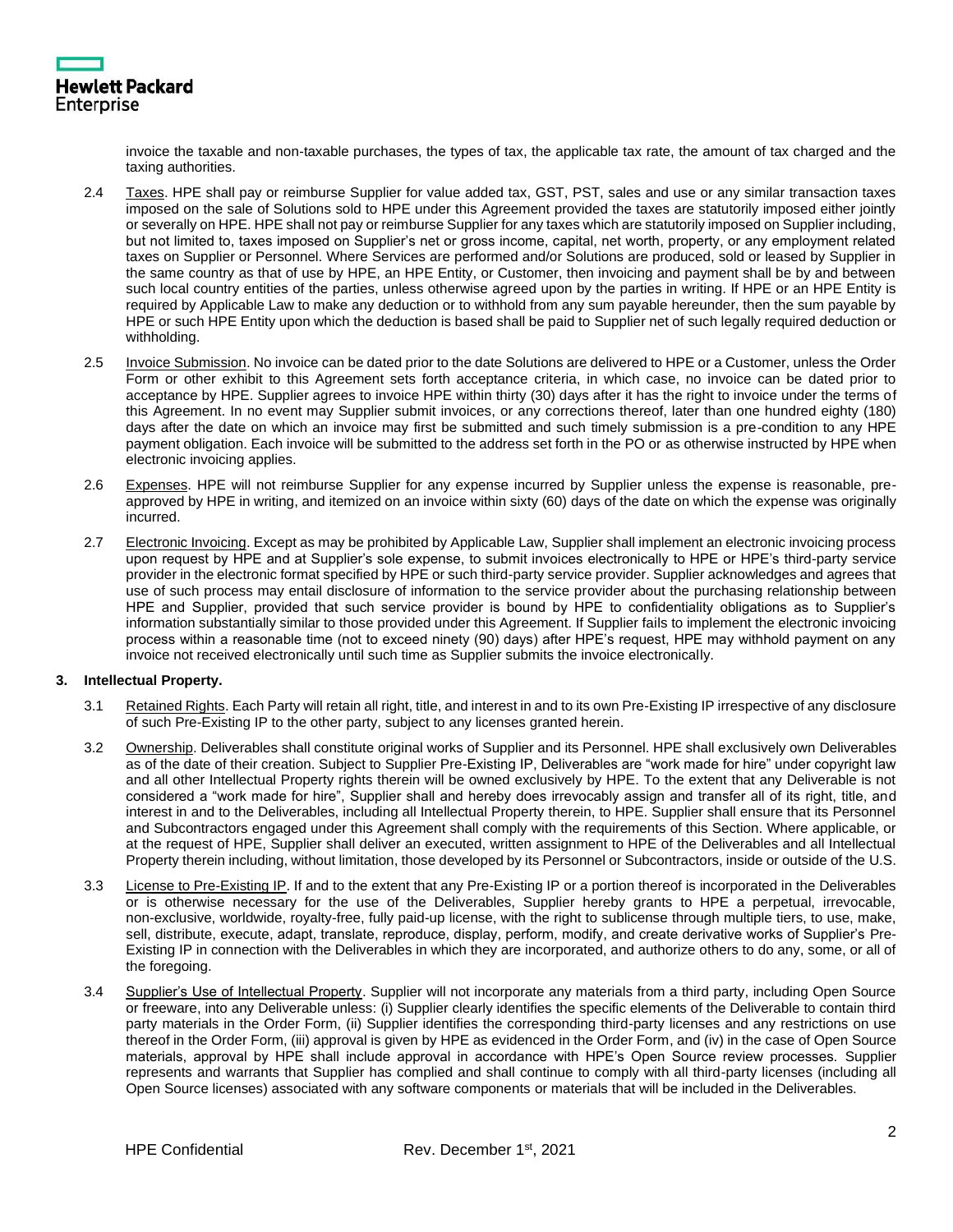3.5 License to HPE Materials. To the extent HPE provides Supplier with access to, any software, specifications, documentation, data, hardware, tools, know-how, methodologies, processes and/or any other materials, information or Intellectual Property owned, leased and/or licensed by HPE ("HPE Materials"), Supplier shall have the right to use such HPE Materials solely for HPE's benefit and solely for the purpose of performing its obligations to HPE under this Agreement. Except for the limited license to use HPE Materials to provide Solutions under this Agreement, Supplier is granted no right, title, or interest in any HPE Materials.

# **4. Confidential Information.**

- 4.1 HPE Confidential Information. "Confidential Information" means any information or data disclosed that: (i) is marked at the time of disclosure as proprietary or confidential, (ii) is concerning or related to HPE's or Customer's products (including the discovery, invention, research, improvement, plans, roadmaps, development, manufacture, or sale thereof), processes, or general business operations (including sales costs, profits, pricing methods, organization, and employee lists), and any information obtained through access to any HPE Information Systems, HPE or Customer technical data, HPE or Customer's customers, this Agreement, any and all pricing information whether or not in this Agreement, (iii) is or concerns any Customer provided information, or (iv) if orally disclosed and not qualifying as Confidential Information under any of subsections (i) through (iii) above, is identified at the time of disclosure as proprietary or confidential and is described as such in a written summary delivered to Supplier within thirty (30) days of disclosure.
- 4.2 HPE Confidential Information Obligations. Supplier will protect, and will ensure its Personnel protect, Confidential Information to prevent the unauthorized use, dissemination, disclosure or publication of Confidential Information. Supplier may disclose Confidential Information only to those of its Personnel who have a need to know and who are under an obligation of confidentiality at least as restrictive as that contained herein. Each such recipient of Confidential Information will be advised of Supplier's obligations under this Agreement. Confidential Information received may be used only to fulfill the purposes of this Agreement. If Supplier or any of its Affiliates is requested or required by subpoena, court order, or similar process or applicable governmental regulation to disclose any Confidential Information, Supplier will provide HPE with prompt notice of such request or obligation so that HPE may seek an appropriate protective order or procedure if it elects to do so. Obligations regarding Confidential Information will survive termination of this Agreement and survive perpetually.
- 4.3 Supplier Confidential Information. "Supplier Confidential Information" means mutually agreed pricing set forth in this Agreement. HPE will not disclose Supplier Confidential Information to any third party (excluding agents or contractors performing services on behalf of HPE) without Supplier's written consent. Notwithstanding any other provision in this Agreement, HPE's obligation not to disclose such Supplier Confidential Information will terminate two (2) years after the expiration or earlier termination of this Agreement.
- 4.4 Exclusions. The foregoing confidentiality obligations will not apply to Confidential Information that: (i) is already known to the receiving party prior to disclosure by the disclosing party, (ii) is or becomes a matter of public knowledge through no fault of the receiving party, (iii) is rightfully received from a third party by the receiving party without a duty of confidentiality, (iv) is independently developed by the receiving party, (v) is disclosed under operation of law, or (vi) is disclosed by the receiving party with the prior written approval of the disclosing party.
- 4.5 Access to Information Systems. Access, if any, to HPE's or Customer's Information Systems is granted solely to provide the Solutions, and is limited to those specific HPE or Customer Information Systems, access locations, time periods and personnel as are separately agreed to by HPE and Supplier from time to time. HPE or Customer may require Supplier's employees, Subcontractors or agents to sign individual agreements prior to access to HPE's or Customer's Information Systems. Access is subject to HPE and/or Customer business control and information protection policies, standards and guidelines as may be modified from time to time. Supplier agrees to access Information Systems only from specific locations approved for access by HPE. For access outside of HPE or Customer premises, HPE will designate the specific network connections to be used to access Information Systems.

# **5. Indemnification.**

- 5.1 Indemnification by Supplier. Supplier will defend, indemnify, and hold HPE, its Affiliates, and their respective successors, directors, officers, employees, and agents (each, an "HPE Indemnified Party") harmless from and against all Claims to the extent such Claims arise out of or relate to:
	- (a) Supplier's negligent or willful acts or omissions resulting in bodily injury or death to any person or loss, disappearance, or damage to tangible or intangible property,
	- (b) Supplier's infringement, misuse, or misappropriation of any third-party Intellectual Property rights,
	- (c) Supplier's breach of any confidentiality, privacy, or data protection obligations under this Agreement,
	- (d) Supplier's tax obligations or non-compliance with Applicable Law, or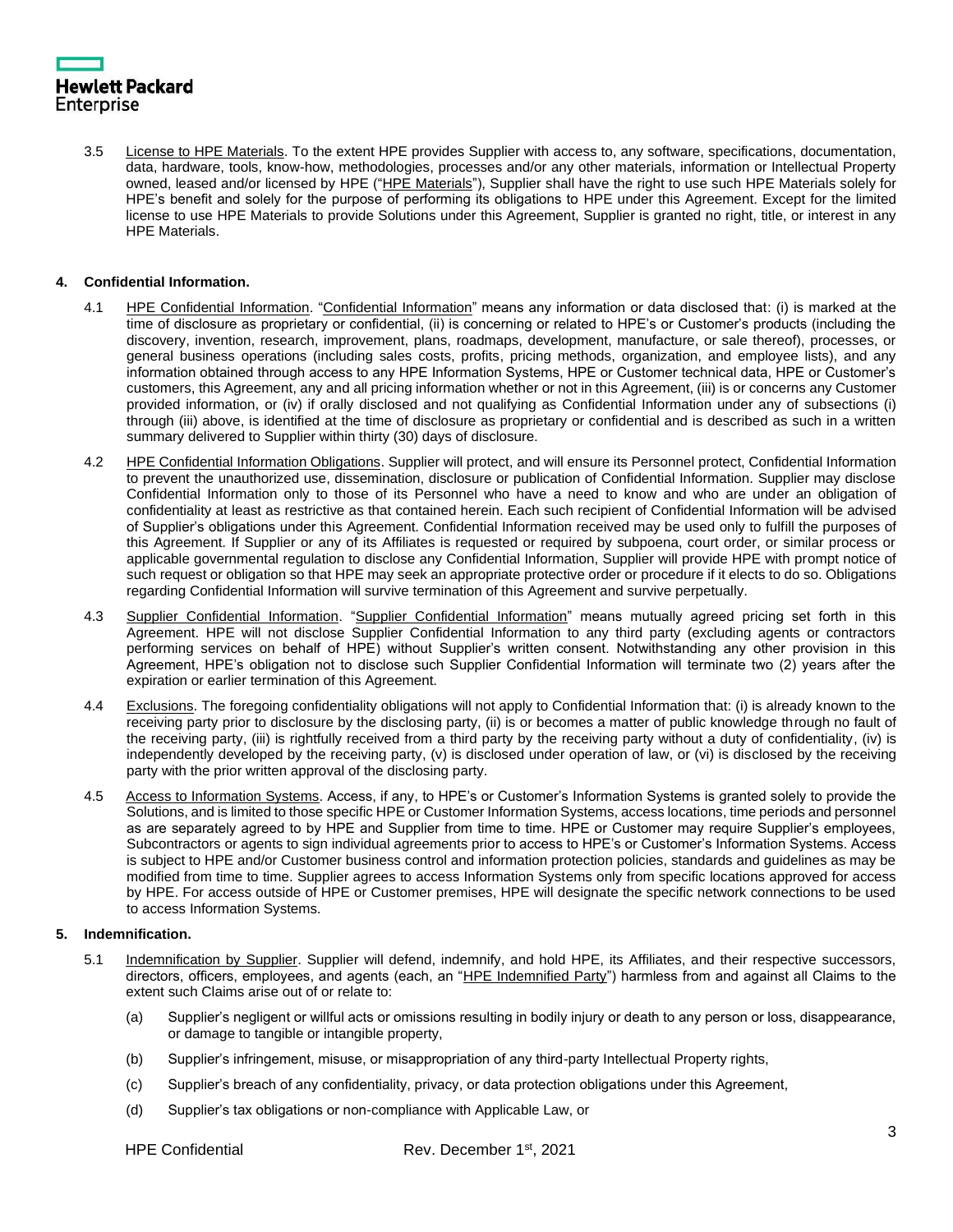

(e) actions by Supplier Personnel against HPE for wages, fringe benefits, other compensation, or similar claims, and claims challenging Supplier's right to dismiss its Personnel.

Supplier will not be liable under this Section 5.1 (Indemnification by Supplier) to the comparative extent that Claims result from:

- (1) an HPE Indemnified Party's negligent or willful acts, or
- (2) Supplier's strict compliance with HPE's express instructions that could not be reasonably performed in a non-infringing manner.
- 5.2 Indemnification by HPE. HPE will defend, indemnify, and hold Supplier, its Affiliates, and their respective successors, directors, officers, employees, and agents (each a "Supplier Indemnified Party") harmless from and against all Claims to the extent that such Claims arise out of or relate to:
	- (a) HPE's negligent or willful acts or omissions resulting in bodily injury or death to any person or loss, disappearance, or damage to tangible or intangible property,
	- (b) HPE's violation of Supplier's Intellectual Property rights, or
	- (c) HPE's non-compliance with Applicable Laws.
- 5.3 Infringement Remedies. If an infringement Claim is made or appears likely to be made about a Solution, Supplier shall, in addition to Supplier's indemnification obligations, at its sole expense and option: (i) procure for HPE and Customer the right to continue using the Solution, (ii) replace the Solution with a non-infringing version of equivalent function and performance, or (iii) modify the Solution to be non-infringing without detracting from function or performance. If one of the foregoing remedies are not reasonably available, Supplier shall promptly refund to HPE all fees paid for the infringing Solution, reimburse HPE for any costs incurred by HPE as a result of such infringement, in addition to any other available remedies.
- 5.4 Exclusions. Notwithstanding the foregoing, Supplier will have no responsibility for Claims arising from unauthorized modifications of the Solution made by HPE, or use of the Solution in combination with any equipment, software or services not provided by Supplier or HPE, provided such Claim would not have arisen but for such modification or combination, provided such combination is not reasonably inferable from the nature of the Solution, any Order Form, Category Addendum, or Supplier's specifications, written designs or documentation.
- 5.5 Notice. The indemnified party will: (i) provide the indemnifying party with reasonably prompt notice of Claims, (ii) permit the indemnifying party through mutually acceptable counsel to answer and defend Claims, and (iii) provide the indemnifying party with reasonable information and assistance to help the indemnifying party defend Claims at the indemnifying party's expense. An indemnified party may employ separate counsel and participate in the defense of a Claim at its own expense. Neither party will stipulate, admit, or acknowledge fault or liability by the other without their prior written consent. The indemnifying party will not settle any Claim or publicize any settlement without the other party's prior written consent.

# **6. Limitation of Liability.**

- 6.1 AS PERMITTED BY APPLICABLE LAW AND SUBJECT TO THE REMAINDER OF THIS SECTION 6, NEITHER PARTY WILL BE LIABLE TO THE OTHER FOR ANY CONSEQUENTIAL, SPECIAL, EXEMPLARY, OR PUNITIVE DAMAGES (INCLUDING DAMAGES FOR LOSS OF DATA, REVENUE, OR PROFITS), WHETHER FORESEEABLE OR UNFORESEEABLE, ARISING OUT OF THIS AGREEMENT REGARDLESS OF WHETHER THE LIABILITY IS BASED ON BREACH OF CONTRACT, TORT, STRICT LIABILITY, BREACH OF WARRANTIES, OR OTHERWISE, AND EVEN IF THE PARTY HAS BEEN ADVISED OF THE POSSIBILITY OF THOSE DAMAGES. ADDITIONALLY, NEITHER PARTY'S TOTAL AGGREGATE LIABILITY TO THE OTHER PARTY WILL EXCEED THE GREATER OF:
	- (a) \$2,000,000.00 US, OR
	- (b) TWO TIMES THE ACTUAL FEES PAID BY HPE IN THE 12-MONTH PERIOD PRIOR TO THE DATE THE CLAIM AROSE.
- 6.2 THE LIMITATIONS ON LIABILITY IN SECTION 6.1 DO NOT APPLY TO LIABILITY ARISING FROM:
	- (a) A PARTY'S DUTY TO INDEMNIFY THE OTHER UNDER THIS AGREEMENT,
	- (b) A BREACH OF A PARTY'S CONFIDENTIALITY, PRIVACY, AND DATA PROTECTION OBLIGATIONS UNDER THIS AGREEMENT,
	- (c) INFRINGEMENT, MISUSE, OR MISAPPROPRIATION OF INTELLECTUAL PROPERTY RIGHTS IN CONNECTION WITH THIS AGREEMENT, OR
	- (d) EITHER PARTY'S LIABILITY TO THE OTHER FOR PERSONAL INJURY, DEATH OR PHYSICAL DAMAGE TO PROPERTY CLAIMS.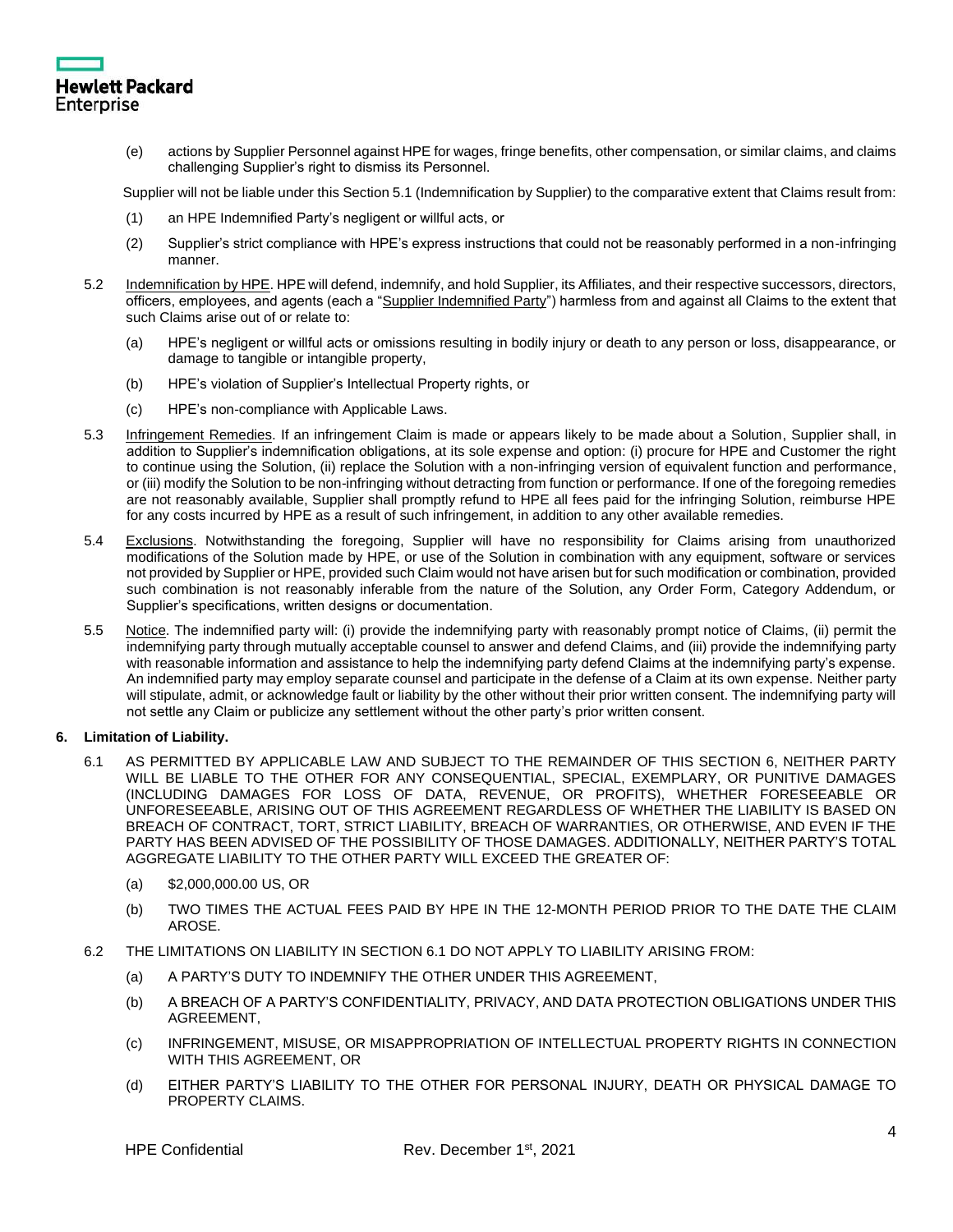

# **7. Term and Termination.**

- 7.1 Term. This Agreement commences on the Effective Date and will continue for the Term indicated on the first page of this Agreement unless it is:
	- (a) terminated earlier according to its terms, or
	- (b) extended by a written and signed amendment.
- 7.2 Termination without Cause. HPE reserves the right to terminate this Agreement or any Order Form, in whole or in part, without liability at any time, without cause, upon fourteen (14) days prior written notice to Supplier, or such other period of time as may be set forth in an Order Form.
- 7.3 Termination for Cause. Either party may terminate this Agreement or any Order Form, by written notice to the other if either party breaches any provision of this Agreement or Order Form, and in either case such breach is not cured within thirty (30) days, or a lesser time if based on requirements of a Prime Agreement, after written notice thereof is received by the breaching party.
- 7.4 Effect of Termination. Any expiration or earlier termination of this Agreement shall not, however, be deemed to terminate, alter or otherwise modify the term of any Order Form entered into by the parties, which shall remain in effect in accordance with its terms. Upon termination of any Order Form, Supplier will immediately provide HPE with any and all work in progress or completed prior to the termination date. As HPE's sole obligation to Supplier resulting from such termination, HPE will pay Supplier an equitable amount as determined by HPE for the partially completed work in progress and the agreed to price for the completed Solutions provided and accepted prior to the date of termination. Supplier will assist HPE with a post-termination transition at HPE's request. Supplier's assistance will not exceed ninety (90) calendar days. HPE will pay Supplier for its assistance at a rate no greater than the rate set forth in any Order Form for comparable services.
- 7.5 Temporary Suspensions. HPE shall have the right to temporarily suspend the performance of Services under an Order Form as a part of an HPE mandated temporary suspension (each, a "Temporary Suspension"); provided, however, that (i) HPE shall provide Supplier with advance notice of each Temporary Suspension as soon as possible, (ii) Supplier shall not be obligated (but shall use commercially diligent efforts at no additional cost to HPE) to retain the availability of its Personnel to resume providing Services upon the expiration of the Temporary Suspension, and (iii) in the event that the Temporary Suspension becomes permanent, as determined in the sole discretion of HPE, then the relevant Order Form shall be deemed to be terminated without cause pursuant to this Section 7 (Term and Termination). For purposes of this Section only, in addition to the methods of notice permitted in this Agreement, notice of temporary suspension may also be provided via electronic mail and voice mail to: (a) the person identified in this Agreement to receive notices, or (b) under this Agreement notices may instead be sent to the applicable project managers identified in each Order Form.
- 7.6 Return of Materials. Upon termination of this Agreement or completion of Supplier's performance under an Order Form, whichever occurs first, Supplier shall promptly return to HPE all materials and or tools provided by HPE or Customer under this Agreement and all written Confidential Information provided by HPE or Customer to Supplier.

**8. Export and Import Compliance.** HPE and Supplier will comply with all applicable export, import and trade-related laws and regulations of the United States and other nations. To this effect, Supplier warrants that: (i) if necessary and upon HPE's request, it will provide HPE with technical specifications concerning commodities, software, technology or services covered by this Agreement sufficient for HPE to determine the appropriate export and import classification of such items under applicable regulations, (ii) to the best of Supplier's knowledge, Supplier is not listed on any U.S. Government international trade sanctions lists and that Supplier will give immediate notice to HPE in the event that it is so listed, and (iii) Supplier agrees that before releasing, transferring, or exporting any restricted products, software, technology, technical data or technical assistance to Country Groups D:1, E:1 and E:2 as identified in Supplement No. 1 to Part 740 of the U.S. Export Administration Regulations (see [https://www.bis.doc.gov/index.php/regulations/export](https://www.bis.doc.gov/index.php/regulations/export-administration-regulations-ear)[administration-regulations-ear\)](https://www.bis.doc.gov/index.php/regulations/export-administration-regulations-ear): (a) Supplier will obtain any required US government authorization, (b) if any such restricted software, technology, technical data or technical assistance is provided by HPE, Supplier will obtain written authorization from HPE, and (c) Supplier agrees to be the exporter of record and assumes responsibility in complying with all applicable export laws including U.S. export and reexport laws and regulations.

# **9. Terms for Services and Projects.**

- 9.1 Prime Agreement. To the extent that Supplier is providing Solutions as part of HPE's performance under a Prime Agreement with an Customer, HPE and Supplier agree that the terms and conditions set forth in the Prime Agreement between HPE and Customer which are applicable to the Solutions ("Flow Downs") shall be binding on Supplier. These Flow Downs and any additional or clarifying details will be set forth in the Order Form.
- 9.2 Travel, Permits, Visas and Licenses. Supplier will secure and pay for all licenses, permits and inspections necessary for completion or delivery of the Solutions. Upon HPE's request, Supplier will deliver to HPE copies of all permits, written approvals, licenses and inspections promptly after their receipt by Supplier. Supplier shall ensure that all Personnel assigned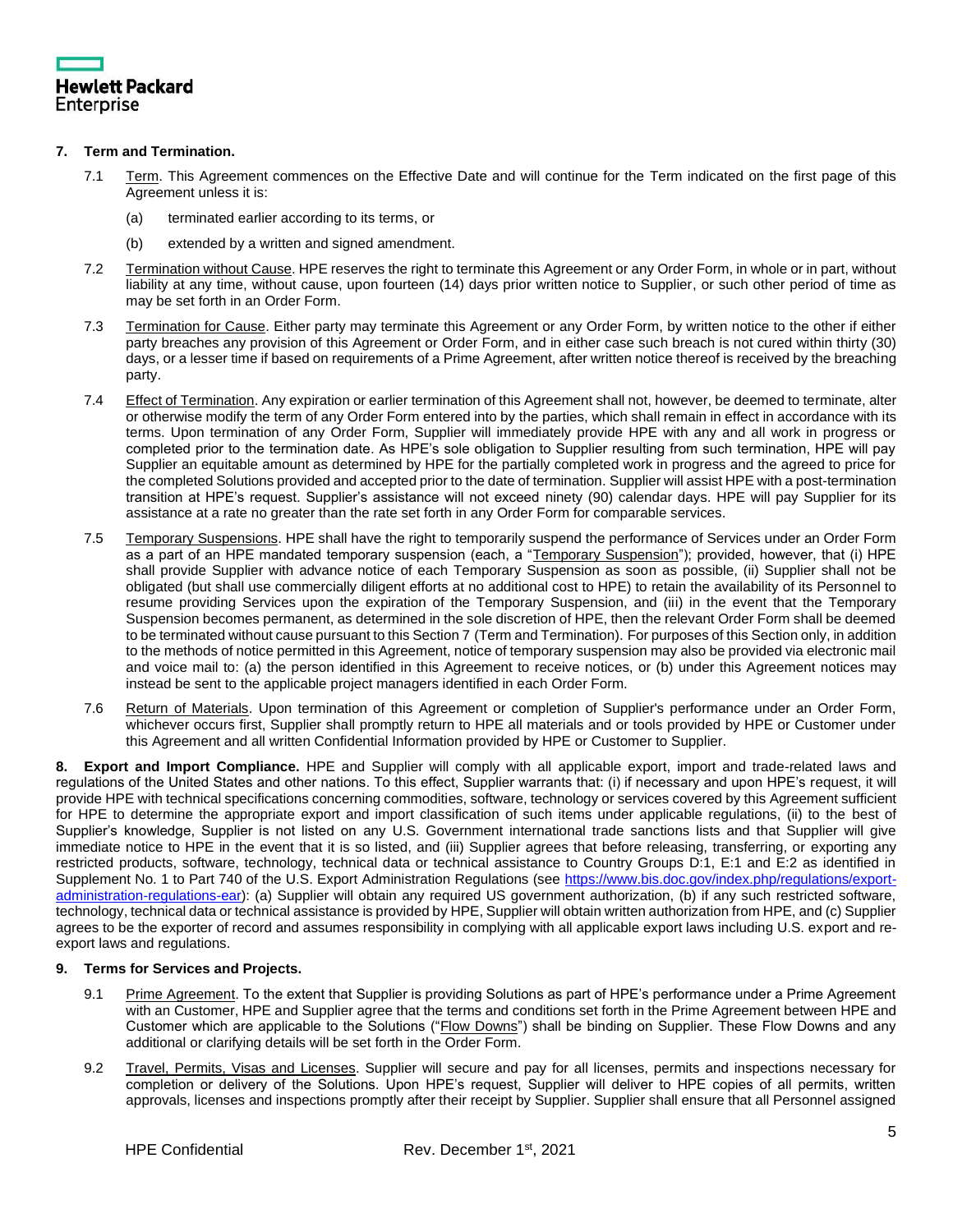

to work under this Agreement comply with the immigration and work permits laws of the countries where the Services are performed and shall therefore hold the necessary visas, work permits or the like.

- 9.3 Security Requirements. Supplier Personnel must at all times adhere to the Site security and safety requirements of HPE and/or the Customer. Such requirements will be communicated by or provided to Supplier by the HPE project manager specified in the Order Form.
- 9.4 Performance to Schedule. Time is of the essence with respect to all Solutions hereunder.
- 9.5 Supplier Materials and Resources. Unless supplied by HPE, Customer, or other named third party, Supplier shall possess all necessary and appropriate written materials, software, equipment, tools, drawings or schematics, or any other material resources necessary to deliver the Solutions set forth in an Order Form. HPE will not provide any material resources or facilities, unless specifically identified in an Order Form.
- 9.6 Hazardous Materials. If provision of Solutions involves the use, handling, maintaining, removal, transport, or other such actions related to hazardous materials, Supplier will be responsible for such actions. Supplier must manage any and all hazardous materials in a safe and workmanlike manner, consistent with accepted industry standards and practices and, in accordance with Applicable Law. Supplier shall be responsible for the provision, maintaining, and currency of, any permits or licenses required and related to hazardous materials.
- 9.7 Supplier Personnel.
	- (a) Supplier Certifications and Training. Supplier certifies that Personnel are trained appropriately to perform the Services and, possess the necessary certifications and/or licenses to deliver the Services.
	- (b) Supplier Responsibilities. All Personnel shall be subject to the direction, supervision, and control of Supplier. Supplier will be fully responsible for the acts and safety of Personnel while providing Services. Supplier shall enforce strict discipline and good order among its Personnel and shall ensure that all Personnel comply with this Agreement. Supplier shall not employ Personnel unfit or unskilled in the work assigned to them. For the avoidance of doubt, Personnel are not employees of HPE. Supplier shall provide for and pay the compensation of its Personnel and shall pay all taxes, contributions, and benefits (such as, but not limited to, workers' compensation benefits) which an employer is required to pay relating to the employment of employees. HPE shall not be liable to Supplier or to its Personnel for Supplier's failure to perform its compensation, benefit, or tax obligations.
	- (c) Removal of Personnel. Supplier shall remove personnel immediately from providing Services to HPE, if HPE in its discretion is dissatisfied with such Personnel's performance. HPE will not be liable for any cost associated with removal of Personnel. At HPE's request, Supplier will promptly fill the vacancy created by such removal with new Personnel reasonably acceptable to HPE. HPE will not be responsible for any payment for Services not performed during any vacancy.
- 9.8 Subcontractors. Supplier will not subcontract any Solutions to other persons or entities without the prior written approval of HPE. Supplier agrees to impose on its Subcontractors the same obligations imposed upon Supplier under this Agreement. Supplier shall be responsible and liable for all acts of its Subcontractors and its Personnel. Compensation for subcontracted services will be included in the fees and costs billed by Supplier.
- 9.9 Drug Testing and Background Checks. To the extent allowed by Applicable Law and to the extent Supplier Personnel perform Services at a Site, Supplier will not permit any Personnel to work at any Site unless such Personnel have passed a criminal background check, as specified herein, within the twelve (12) months prior to such Personnel providing Solutions at any Site. This is on ongoing requirement and Personnel must be checked and pass this criminal background check on a yearly basis. The criminal background check will cover all jurisdictions where Personnel resided, or worked during, for the following time periods: (i) criminal background check for felony and misdemeanor records for the past 7 years (or for a lesser time period if restricted by Applicable Law), (ii) driving record check for the past 3 years (or for a lesser time period if restricted by Applicable Law) if driving is a requirement of the Personnel's job assignment. Unless otherwise prohibited by Applicable Law, Personnel with a conviction(s) for any of the following crimes, will not be permitted to work at any Site: (a) crimes against persons; crimes involving weapons, explosives or arson, (b) crimes involving the use/misuse of a computer/network, (c) crimes involving trade secret/proprietary information theft, burglary, theft, embezzlement, corruption, bribery, forgery, fraud, receiving stolen property, or (d) crimes involving the possession, manufacture, transportation or sale of illegal drugs and controlled substances. To the extent allowed by Applicable Law and to the extent any drug testing requirements are made part of this Agreement or any Order Form, Supplier shall, at the reasonable request of HPE and at Supplier's own expense, comply with such drug testing requirements.
- 9.10 Prior Employment. Individuals whose prior employment ended as a result of involuntary termination for misconduct on any HPE or Customer premises are not permitted on the Site and Supplier shall not knowingly assign such individual to perform any Services under a SOW without prior written authorization from HPE. If any Personnel has been an employee of HPE in the past, Supplier must obtain HPE's prior written authorization prior to assigning any such Personnel to perform Services.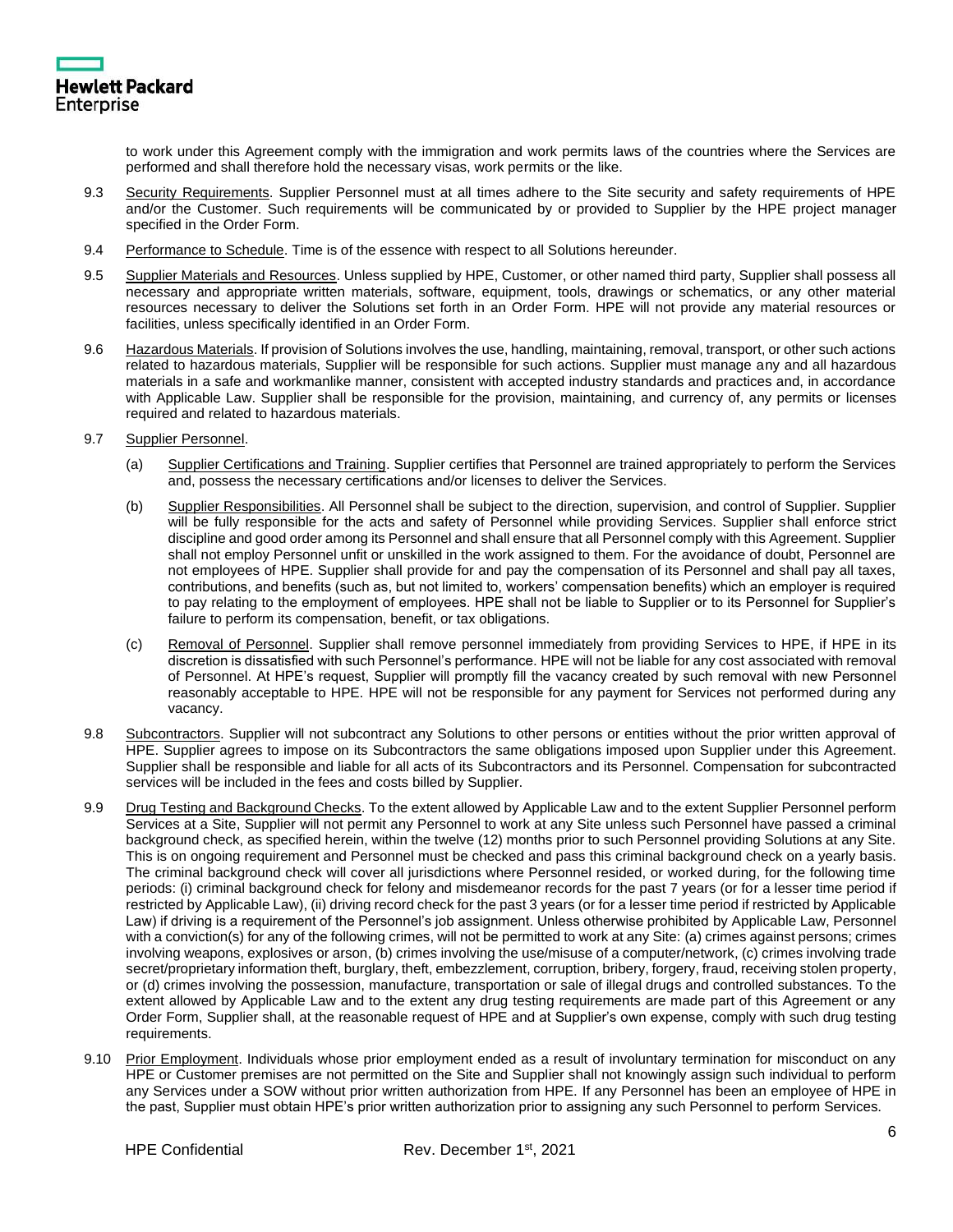

# 9.11 Customer Interactions.

- (a) Customer Contact. During the delivery phase of a Project, Personnel engaged in the provision of Solutions under this Agreement must limit direct communication with a Customer solely to those communications necessary to affect provision of Solutions.
- (b) New and Follow-On Business. If, while delivering Solutions, Supplier becomes aware of the existence of potential follow-on work or additional opportunities specifically related to the Solutions, Supplier will disclose such information to HPE.
- (c) Supplier Sales Efforts. Supplier may maintain and/or pursue direct business opportunities with the Customer; provided, however, when Personnel are engaged in the provision of Solutions under this Agreement, such Personnel may not engage in activities which involve solicitation of future business from the Customer.

# **10. Representations and Warranties.**

- 10.1 Representations and Warranties. Supplier represents, warrants and covenants during the Term of this Agreement: (i) Supplier is duly-organized and validly-existing under the Applicable Laws of the jurisdiction of its incorporation and has full corporate power and authority to enter into this Agreement and to carry out the provisions hereof and the person entering into this Agreement on behalf of Supplier is authorized to do so, (ii) Supplier and the Solutions comply with all Applicable Law, (iii) this Agreement and the Solutions do not breach any other agreement to which Supplier is a party or bound, (iv) Supplier will, at the time of delivery of any Solution, have all the rights and licenses in such Solution necessary to allow HPE to own, use and/or receive such Solution without additional restrictions or charges, including having in place appropriate written agreements with its Personnel and Subcontractors, (v) to the best of Supplier's knowledge, Solutions do not infringe or misappropriate any copyright, patent, trademark, trade secret, or any other Intellectual Property Rights of any third party, (vi) Solutions do not contain any material defect and conform to all specifications and descriptions set forth in the applicable Order Form, (vii) Services performed by Supplier and its Subcontractors will comply with the highest standards of care practiced in the industry except to the extent higher standards of performance are required hereunder, but in no event less than a good, professional and workmanlike manner standard, (viii) Supplier and its Subcontractors will be properly licensed, certified or accredited and have sufficient skills, knowledge, and training to deliver the Solutions, (ix) Supplier has complied and shall continue to comply with all obligations, terms and conditions imposed under any applicable Open Source software license terms and that no HPE software shall be subject to an obligation to be provided to the open source community as a result of Supplier's activities under this Agreement, and (x) the Solutions shall not contain any harmful code, time bombs, viruses, worms, backdoors or similar software which may cause damage to any product or data, nor shall it contain any time-sensitive code or other disabling devices, key lock or code that has potential or capability of causing any unplanned interruption of the operation of the Solutions or that might allow unauthorized access to data or to the Solutions. Supplier shall promptly notify HPE of any fact, event or circumstance that would make any representation or warranty provided by Supplier untrue or inaccurate in any respect.
- 10.2 Disclaimer. SUPPLIER HEREBY DISCLAIMS AND HPE EXPRESSLY WAIVES ANY AND ALL IMPLIED WARRANTIES, INCLUDING, BUT NOT LIMITED TO, ANY IMPLIED WARRANTY OF MERCHANTABILITY OR FITNESS FOR A PARTICULAR PURPOSE.
- 10.3 Acceptance. Upon receipt of a Solution, HPE will have the right to inspect and reject the Solution if it does not conform to its specifications or acceptance criteria, if any. If HPE identifies any problem with a Solution (a "Nonconformity"), including any breach of the warranties set forth above, then HPE shall notify Supplier, providing reasonable detail to allow Supplier to duplicate the Nonconformity. Supplier shall correct the Nonconformity in accordance with the timeframes set forth in the applicable Order Form, and if no timeframe is provided, then within thirty (30) days of notice of the Nonconformity. If Supplier does not correct the Nonconformity within the applicable timeframe, then HPE may receive a full refund of amounts paid for the defective Solution. The remedy set forth in this Section is not HPE's sole or exclusive remedy for Supplier's breach of its representations, warranties and covenants.

**11. Data Security and Privacy.** To the extent that Supplier Processes HPE Personal Data as a Processor or Controller, Supplier will implement and maintain privacy and security measures to protect HPE Personal Data and Solutions in accordance with, and the parties shall comply with, the current Privacy Schedule (the "Privacy Schedule") and Data Network Security Schedule (the "DNSS") available on the Supplier Portal at the following location [\(https://supplierportale.it.hpe.com/supplierextranet/Data\\_Security\\_and\\_Privacy.do\)](https://supplierportale.it.hpe.com/supplierextranet/Data_Security_and_Privacy.do), as they may be updated by HPE from time to time. Any terms not defined in this Section will rely on the definition in the Privacy Schedule and DNSS. To the extent that: (i) any Detailsf the Processing of Personal Data attachment ("DPPD Attachment") is attached to this Agreement or any Order Form, then the terms of such DPPD Attachment shall describe the additional Processing details for Supplier's provision of the Solution or (ii) a Privacy Schedule and/or DNSS is attached to this Agreement or any Order Form, then the terms of such Privacy Schedule and/or DNSS shall describe the Processing details for Supplier's provision of the Solution. Signature to and dating of this Agreement shall constitute all required signatures for and dates the Standard Contractual Clauses, as applicable, that are referred to in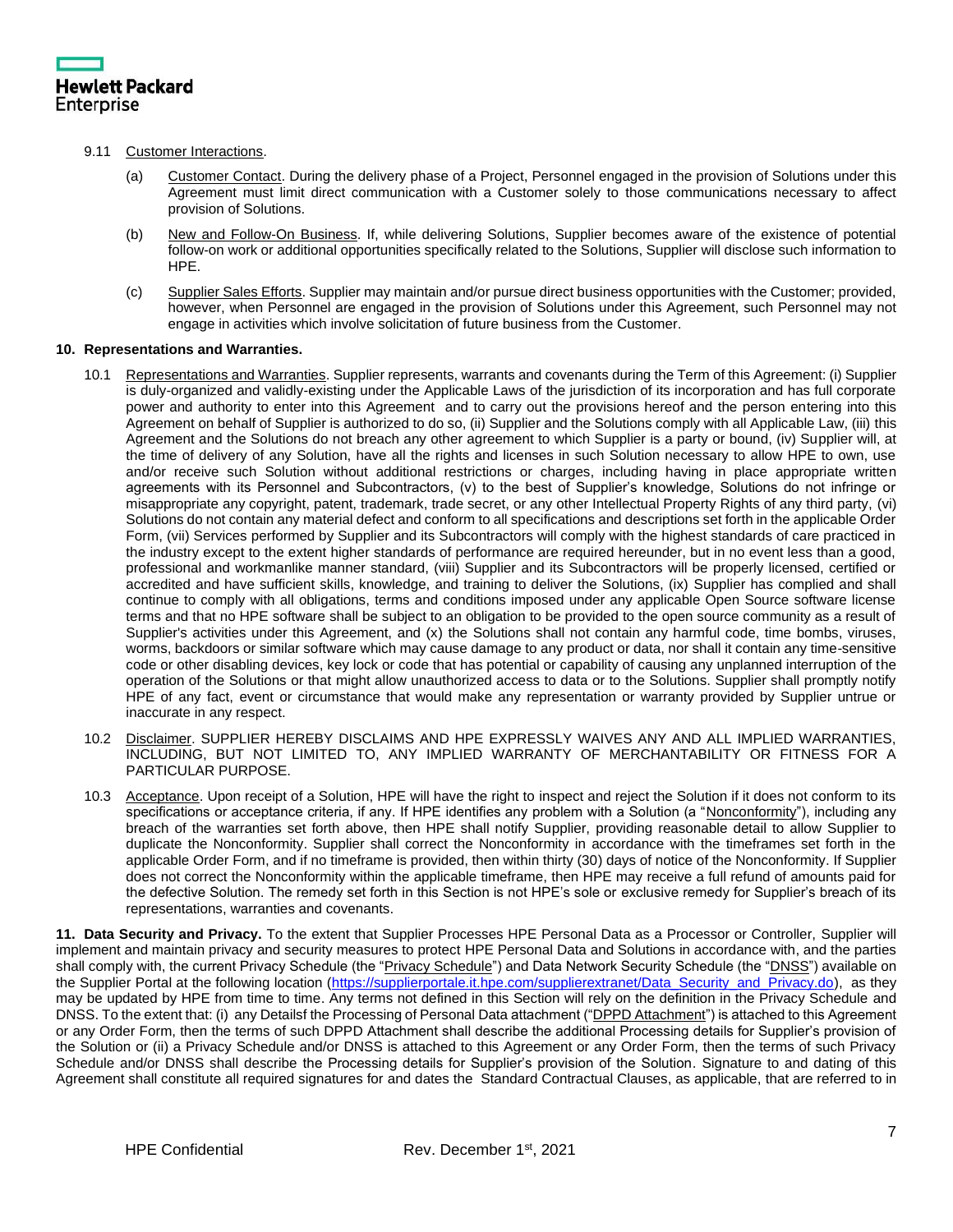|            | <b>Hewlett Packard</b> |
|------------|------------------------|
| Enterprise |                        |

the Privacy Schedule.

**12. Insurance.** During performance of any Order Form, Supplier will maintain in full force and effect, at Supplier's expense, Workers' Compensation insurance as required by any Applicable Law or regulation, having jurisdiction over Supplier's Personnel. If Workers' Compensation is through a Social Scheme, Supplier agrees to be in full compliance with such Applicable Law. Supplier will maintain Employer's Liability insurance in amounts not less than the local currency equivalent of \$1,000,000 US each accident for bodily injury by accident and \$1,000,000 US each employee for bodily injury by disease. Where permitted by Applicable Law, such policies will contain a waiver of the insurer's subrogation rights against HPE, its Affiliates, officers, directors and employees. In addition, Supplier will maintain, at its expense, Comprehensive General Liability insurance. Such policy or policies limits shall be \$1,000,000 US per occurrence (combined single limit) or \$1,000,000 US each occurrence, \$1,000,000 US aggregate for products and completed operations, and \$2,000,000 US general aggregate). Supplier will maintain Automobile Liability Insurance to include coverage for liability, arising out of owned, hired and non-owned autos. The limit of liability shall not be less than \$1,000,000 US combined single limit for each accident. Each Comprehensive General Liability and Automobile Liability policy shall include HPE and its Affiliates as additional insureds. It is agreed the insurance afforded such additional insureds shall apply as primary insurance and that any other insurance carried by HPE shall be excess only and shall not contribute with this insurance. All policies shall provide that the coverage hereunder shall not be cancelled without at least thirty (30) days prior written notice to HPE. If "claims made" policies are provided, Supplier shall maintain such policies, including unimpaired aggregate limits at the above stated minimums, for at least three (3) years after the expiration of the Term. Upon demand by HPE, Supplier shall promptly supply HPE with certificates of insurance of such policies. In no event will the coverage or limits of any insurance maintained by Supplier under this Agreement, or the lack or unavailability of any other insurance, limit Supplier's obligations or liability to HPE hereunder.

**13. Audit.** Supplier shall keep and maintain complete and accurate books, records and accounts with respect to Supplier's performance under this Agreement ("Supplier Records") during the Term and for five (5) years thereafter or the period prescribed by Applicable Law if longer ("Audit Period"). During the Audit Period, HPE and/or third-party agents (collectively "Auditor") may audit Supplier, upon notice and in a non-disruptive fashion, to ensure compliance with Applicable Laws, this Agreement and the Supplier Standards. Supplier shall cooperate fully with the Auditor or its designees in connection with any audit functions or inspections, including without limitation providing Auditor with access to Supplier Records and Supplier's facilities reasonably required to allow Auditor to verify Supplier's compliance with this Agreement and permitting the Auditor to photocopy Supplier Records for audit evidence. Supplier will reimburse HPE for overpayments discovered by Auditors. If Supplier overcharged HPE 5% or more during an audited period, it will immediately refund HPE all overpayments plus pay interest at 0.5% per month on such overcharge.

**14. Force Majeure.** Except for business continuity and disaster recovery obligations under this Agreement or an Order Form, neither party is liable for failing to perform its obligations under this Agreement due to acts of God, natural disasters, war, civil disturbance, or government action where the cause is beyond the party's reasonable control ("Force Majeure Event"). In the case of a Force Majeure Event, the nonperforming party will be excused from further performance or observance of the obligations so affected for as long as such circumstances prevail and such party continues to use commercially reasonable efforts to recommence performance or observance whenever and to whatever extent possible without delay. Any party so delayed in its performance will immediately notify the party to whom performance is due and describe at a reasonable level of detail the circumstances causing such delay. As soon as the nonperforming party is able to resume performance of its obligations, it will do so and will promptly give the other party notice of such resumption. All amounts payable to Supplier hereunder will be equitably adjusted in a manner such that HPE is not required to pay any amounts for Solutions that HPE is not receiving. Performance time under this Agreement will be considered extended for a period of time equivalent to the time lost because of any delay that is excusable pursuant to this Section.

**15. Business Continuity Plan.** Supplier shall maintain a business continuity and disaster recovery plan (the "BCP") that includes procedures for disaster recovery which are adequate to ensure continuity of operation of Supplier's business processes (or the business processes of any third party on whom Supplier relies) so as to ensure that there is no disruption to all or any part of its business which would cause Supplier not to be able to perform its duties and obligations under this Agreement. Supplier agrees to deliver a copy of its executive summary of the BCP for the Solutions upon request or material modification to the BCP, and will meet with HPE representatives to review it. Future updates or revisions to the BCP shall be no less protective than the then current plan. Additional services provided by Supplier may be subject to additional business continuity and disaster recovery requirements and these additional requirements will be addressed in the applicable Order Form.

**16. Federal Acquisition Rules.** If Supplier is a U.S. federal contractor or covered subcontractor, Supplier shall comply with 41 CFR 60- 1.4 and 29 CFR part 471, Appendix A to Subpart A, FAR 52.219-8, FAR 52.219-9, 41 CFR 60-300.5(a), and 41 CFR 60-741.5(a). The latter two regulations prohibit discrimination against qualified individuals on the basis of protected veteran status and disability and require affirmative action to employ and advance in employment protected veterans and qualified individuals with disabilities. To the extent HPE utilizes Solutions to perform its obligations under a U.S. Government or Department of Defense prime contract or subcontract, Supplier certifies it will comply with the Federal Acquisition Regulation (FAR) and Defense Federal Acquisition Regulation Supplement (DFARS) clauses listed in the Supplier Handbook.

# **17. General Provisions.**

17.1 Supplier Standards. Supplier shall institute processes, procedures, and controls in order to ensure compliance with the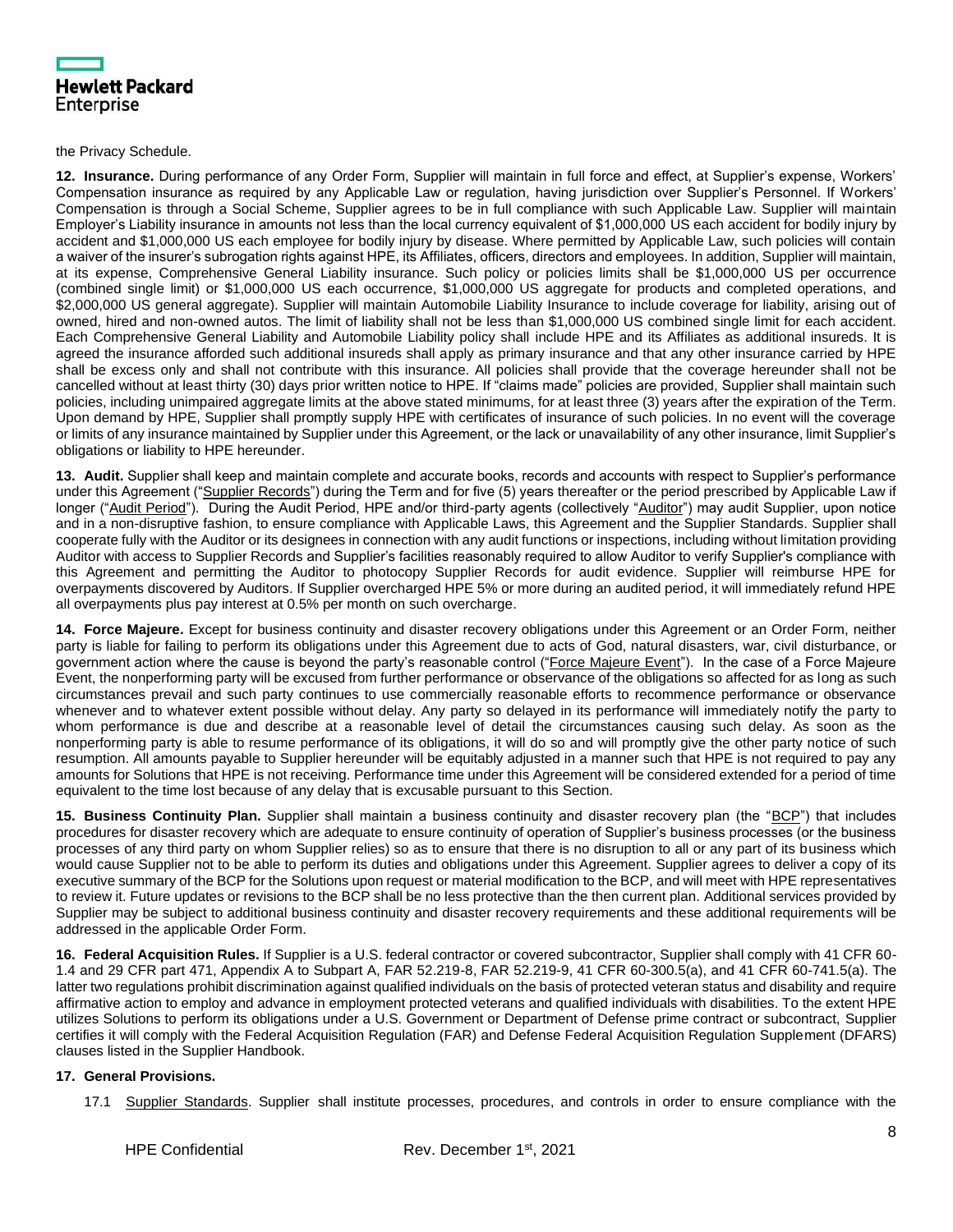compliance terms applicable to its business dealings with HPE including, but not limited to, the HPE Supplier Code of Conduct, trade and logistics requirements, HPE supplier requirements for safe and legal products, cybersecurity and secure supply chain requirements, social and environmental responsibility requirements, environmental safety requirements, and governmental compliance requirements set forth in the Supplier Handbook (collectively, the "Supplier Standards"). Supplier shall comply with the Supplier Standards as they may be updated by HPE from time to time.

- 17.2 Anti-Corruption Laws. HPE advises Supplier that HPE is subject to the US Foreign Corrupt Practices Act ("FCPA"), the UK Bribery Act ("UKBA"), as well as other global anti-corruption laws. These laws prohibit the payment or promise of payment of anything of value by HPE or its Affiliates, either directly or indirectly, to the representative of a commercial entity or an official of a foreign government, foreign political party, party official, or candidate for foreign office, for the purpose of influencing any act or decision in their official capacity, or inducing that official to use their influence with a foreign government to assist HPE or its Affiliates, in obtaining, retaining, or directing business to any person, or in securing any improper business advantage. Supplier agrees that it will not take any action which could cause HPE to be in violation of the FCPA, UKBA or any other applicable anti-corruption law or regulation. Supplier will promptly notify HPE if it becomes aware of any such violation. In case of breach of the above, HPE may suspend or terminate this Agreement or any Order Form at any time without notice or liability.
- 17.3 Independent Contractors. Supplier will act solely as an independent contractor. Nothing contained herein will be construed to create the relationship of principal and agent, employer and employee, partners or joint venturers.
- 17.4 Assignment. Notwithstanding anything to the contrary in this Agreement and except as set forth in this Section, neither party may, directly or indirectly, in whole or in part, neither by operation of law or otherwise, assign or transfer this Agreement or delegate any of its obligations under this Agreement without the other party's written consent. Any attempted assignment, transfer or delegation without such prior written consent will be void and unenforceable. Notwithstanding the foregoing, HPE, or its permitted successive assignees or transferees, may assign or transfer this Agreement or delegate any rights or obligations hereunder without consent: (i) to any entity controlled by, or under common control with, HPE, or its permitted successive assignees or transferees, or (ii) in connection with a merger, reorganization, transfer, sale of all or some assets or product lines, divestiture of one or more business units, or change of control or ownership of HPE, or its permitted successive assignees or transferees. In the event that during the Term, HPE divests itself of less than all of its assets or products lines, then the resulting divested entity or entities, and any successor-in-interest to such entities may also receive the benefits and rights that HPE does under this Agreement, including but not limited to any entitlement to rate discounts the same as if it were still a part of HPE, and the spending by HPE and the divested entity or entities shall count towards any volume discount as if they remained one entity. Without limiting the foregoing, this Agreement will be binding upon and inure to the benefit of the parties and their permitted successors and assigns.
- 17.5 Choice of Law. This Agreement shall be interpreted and governed by the laws of the HPE Entity that is a party to this Agreement, as such governing law is specified in the Purchasing Guidelines, without regard to principles of conflicts of law. To the extent an HPE Entity executing an Order Form is different than the HPE Entity signing this Agreement, then for purposes of interpreting and/or resolving any dispute related to such Order Form, the parties to the Order Form shall follow any dispute resolution procedures set forth in the Purchasing Guidelines for the applicable HPE Entity, and: (i) the HPE Entity and Supplier (or Supplier Affiliate) irrevocably submit and consent to the exclusive jurisdiction of the corresponding courts listed in the Purchasing Guidelines, and (ii) this Agreement will be governed by the corresponding laws of the jurisdiction listed in the Purchasing Guidelines without regard to principles of conflicts of law.
- 17.6 Compliance with Applicable Law. Supplier warrants that it will comply with all Applicable Law in its performance under this Agreement. HPE will not be responsible for monitoring Supplier's nor Subcontractor's compliance with any Applicable Laws.
- 17.7 Non-Restrictive Relationship. Nothing in this Agreement shall be construed so as to preclude HPE or any of its Affiliates from independently developing or from acquiring, marketing or providing similar products or services that may perform the same or similar functions as the Solutions.
- 17.8 Notices. All notices required under this Agreement will be in writing and will be sent to the address of the recipient specified (i) with respect to an HPE Entity, the address set forth in Purchasing Guidelines or, if not specified in the Purchasing Guidelines, then as specified in the Order Form and (ii) with respect to Supplier, the address set forth on the cover page of this Agreement. Any such notice may be delivered by hand, by overnight courier or by first class pre-paid letter, and will be deemed to have been received: (i) if delivered by hand, at the time of delivery, (ii) if delivered by overnight courier, 24 hours after the date of delivery to courier with evidence of delivery from the courier, or (iii) if delivered by first class mail, three (3) business days after the date of mailing.
- 17.9 No Publicity; Use of Trademarks. Supplier shall not publicize or disclose the terms or existence of this Agreement, nor shall Supplier use or obtain any right or interest in the name(s), trademark(s), or tradename(s) of HPE or its Affiliates, except as follows: (i) with the prior written consent of HPE, (ii) as may be necessary for Supplier to perform its obligations under this Agreement, or (iii) as may otherwise be required by Applicable Law. HPE may impose, as a condition of its consent, any restrictions which HPE deems appropriate, in its sole discretion. Supplier shall provide ten (10) days written notice to HPE prior to disclosure under subsections (ii) or (iii) above. Supplier hereby grants to HPE a non-exclusive, worldwide license, at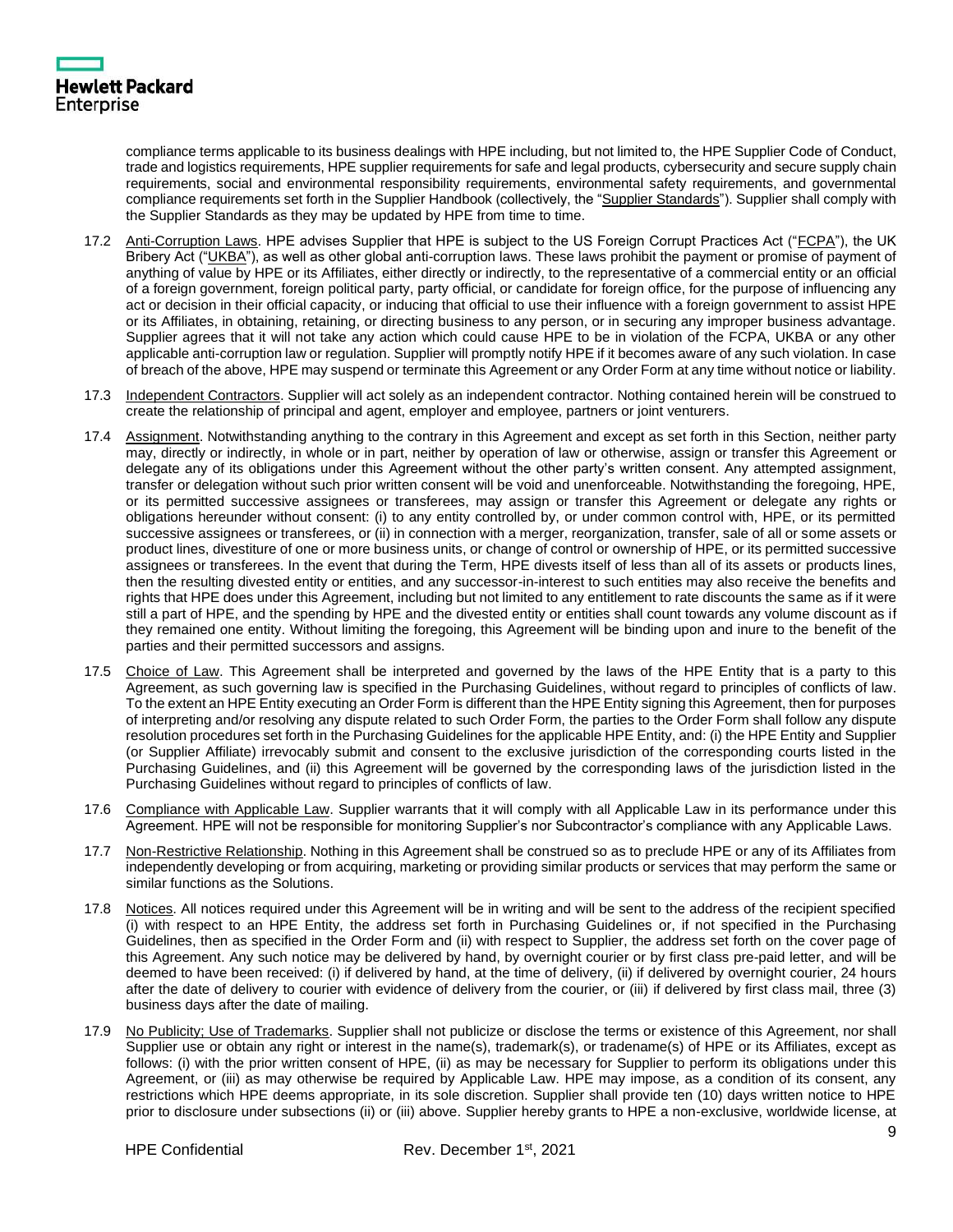

no charge to HPE, to copy, display, perform, and distribute screen displays and packaging of the Solutions and accompanying documentation and to copy, display, perform, distribute, import and modify such images solely in connection with HPE's marketing, sales, support and training efforts under this Agreement. Supplier agrees that HPE may, in its discretion, and at no charge use: (a) Supplier's name, (b) the Solution name(s), and (c) Supplier trademarks in identification of the Solutions offered to a Customer and as part of HPE's promotional, marketing and sales related activities, at all times protecting any existing copyrights, trademarks or other markings affixed to the Solutions.

- 17.10 Waiver. Neither party's failure to exercise or delay in exercising any of its rights under this Agreement shall constitute or be deemed to constitute a waiver, forfeiture, or modification of such rights. Waiver of a breach of this Agreement shall not be deemed a waiver of any future breach. Any waiver must be in writing and signed by each party's representative.
- 17.11 Severability. If any term or provision of this Agreement is held to be illegal or unenforceable, the validity or enforceability of the remainder of this Agreement shall not be affected. In such event, the parties will negotiate a valid, enforceable substitute provision that most nearly effects the parties' original intent in entering into this Agreement or provide an equitable adjustment in the event no such provision can be added.
- 17.12 Surviving Provisions. The provisions of this Agreement which by their terms require performance after the termination or expiration of this Agreement or have application to events that may occur after the termination or expiration of this Agreement, will survive such termination or expiration. All indemnity obligations and indemnification procedures will survive the termination or expiration of this Agreement.
- 17.13 Counterparts. The parties may execute this Agreement or an Order Form in any number of counterparts. Each counterpart is an original and all counterparts constitute one agreement binding both parties. Facsimile and electronic signatures will be binding for all purposes.
- 17.14 Entire Agreement. This Agreement constitutes the entire agreement between the parties with respect to the subject matter contained herein, and supersedes all prior and contemporaneous understandings, agreements and representations whether oral or written. No supplement, modification or amendment of this Agreement will be binding unless in a writing which states that it is an amendment of this Agreement, and which is signed by an authorized representative of each party who is authorized to amend this Agreement. However, HPE may unilaterally modify certain policies and documentation as expressly set forth in this Agreement. For purposes of this Agreement, a "writing" shall specifically exclude any click-wrap, shrink-wrap or similar terms which accompany the Solution. The use of electronic or pre-printed forms, such as purchase orders, acknowledgments, or Supplier order forms, is for convenience only and all terms and conditions stated thereon, except as specifically set forth in this Agreement, are void and of no effect to the extent they conflict with this Agreement.

#### **18. Definitions.**

- 18.1 "Affiliate" means a corporation or other business entity anywhere in the world in which a party to this Agreement owns or controls, directly or indirectly, an equitable interest representing the right to elect the majority of the directors or persons performing similar functions or, if the law of the applicable jurisdiction does not permit such majority interest, then the maximum allowable under such law.
- 18.2 "Applicable Law" means all constitutions, laws, statutes, codes, ordinances, orders, judgments, decrees, injunctions, rules, regulations, permits and legally binding requirements of all federal, country, international, state and local governmental authorities applicable to either party's performance under this Agreement.
- 18.3 "Authorized Users" means HPE, its Affiliates, and its and their respective joint venturers, employees, agents, consultants, contractors and service companies.
- 18.4 "Category Addendum" or "Category Addenda" means the Hardware Category Addendum, Software Category Addendum, SaaS Category Addendum, Marketing Category Addendum, Agency Contractor Category Addendum and any other category addendum that references or is attached to this Agreement.
- 18.5 "Claims" means any and all: (i) third-party claims, actions, demands, lawsuits, or proceedings, and (ii) damages, costs (including reasonable fees of attorneys and other professionals), or liabilities of any kind (including any fine, penalty, judgement, or order issued by a governmental, regulatory, or judicial body), in each case arising out of or relating to that thirdparty claim, action, demand, lawsuit, or proceeding.
- 18.6 "Customer" means an HPE customer to whom HPE has agreed to provide goods or services.
- 18.7 "Deliverables" means all Intellectual Property and other materials uniquely made, authored, conceived, reduced to practice, created or developed for HPE under this Agreement, including without limitation any and all software, software features, computer files, reports, documents, processes, technologies, designs, marketing and advertising assets, works of art, drawings, plans, educational and training materials, records, forms, specifications, templates, methodologies, charts, flow charts, user interfaces, templates, menus, buttons, icons, tools, data, algorithms, ideas, concepts, know-how and methods or other manifestations of efforts of Supplier, regardless of their form, as may be set forth in greater detail in an Order Form. For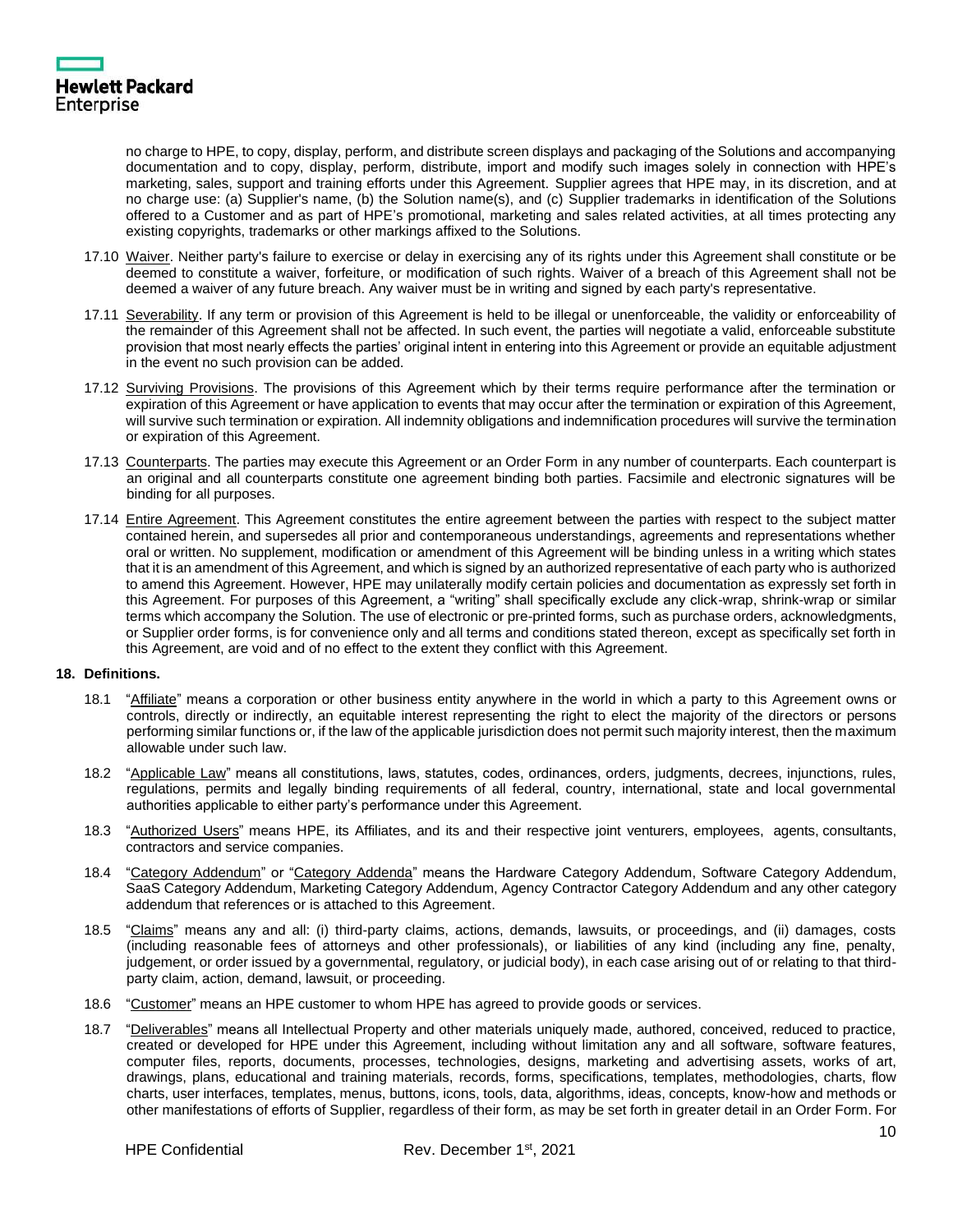

the avoidance of doubt, none of the following are Deliverables: (i) Hardware, Software, SaaS, Services or Supplier Pre-Existing IP as provided to HPE that have not been specifically customized for HPE, or (ii) technology or Intellectual Property made available to HPE as part of generally-available maintenance Services for a Solution.

- 18.8 "Hardware" means equipment, materials and other physical goods, including any software or firmware embedded therein and any tools, maintenance, support, installation and documentation required for their use.
- 18.9 "Information Systems" means information systems including, but not limited to, net-services, computers, computer systems, communication systems and other information systems; and means of access to such systems including, but not limited to, passwords, tokens, keys, logon scripts or other authentication information.
- 18.10 "Intellectual Property Rights" or "Intellectual Property" means all rights in patents, copyrights, moral rights, trade secrets, mask works, trademarks, service marks, logos, designs, trade dress, domain names, social media account names, rights of publicity, and other personal, proprietary, and intellectual property rights.
- 18.11 "Internal Use" means use on a worldwide basis by HPE and all Authorized Users for internal information processing services and computing needs, including but not limited to, any failover use or any home, remote, travel, or incidental use.
- 18.12 "Order Form" means a Hardware Order Form, Software Order Form, SaaS Order Form, or any other order form that references or is attached to this Agreement, and all other POs, SOWs, schedules, exhibits, specifications and other attachments that reference this Agreement. An Order Form may also consist of a PO alone.
- 18.13 "Open Source" means any software having license terms that require, as a condition of use, modification, or distribution of the software that such software or other software combined or distributed with such software be (i) disclosed or distributed in source code form, (ii) licensed for the purpose of making derivative works, and/or (iii) redistributable at no charge.
- 18.14 "Personnel" means workers employed or contracted by Supplier or its Subcontractors for the provision of Solutions to HPE under this Agreement.
- 18.15 "Pre-Existing IP" means any Intellectual Property owned, created, developed, leased and/or licensed by a party prior to, outside of or independently from this Agreement, including without limitation technology, tools, methods, algorithms, application programming interfaces, know-how and data. Pre-Existing IP shall include techniques and skills that are specific to Supplier's business and generic in nature with respect to any customer of Supplier, including common configurations and generic templates that are not specifically related to any Solution provided to HPE, HPE Materials, or any HPE Confidential Information.
- 18.16 "Prime Agreement" means a proposed or signed agreement and/or SOW between HPE and a Customer regarding a Project.
- 18.17 "Project" means a defined opportunity for which HPE may procure Solutions from Supplier under one or more Prime Agreements.
- 18.18 "PO" or "Purchase Order" means a written (electronic, hardcopy or fax) purchase order issued by HPE to Supplier referencing this Agreement.
- 18.19 "Reseller" means an entity that has a contractual relationship with HPE whereby it procures products from HPE under HPE's reseller or channel partner programs inclusive of distributors, and then redistributes to other resellers or directly to Customers.
- 18.20 "SaaS" means a centrally-hosted software application that is owned, managed and maintained by Supplier, or for which Supplier is ultimately responsible, and delivered to HPE over the internet or other network (software-as-a-service) and any tools, maintenance, support, installation and documentation required for its use.
- 18.21 "Services" means any services, including professional services, consulting services, information technology services, marketing services and any other services and any Deliverables provided in connection with such Services.
- 18.22 "Site" means any HPE, third party, or Customer location where Services are to be provided.
- 18.23 "Software" means a computer program (whether in source code, object code or any other form) and any tools, maintenance, support, installation and documentation required for its use.
- 18.24 "Solution" means any Hardware, Software, SaaS (or other "as-a-service" solution), Deliverables and other Services purchased or licensed by HPE under this Agreement.
- 18.25 "SOW" or "Statement of Work" means a document signed by HPE and Supplier that describes the Solutions to be provided by Supplier to HPE and related business terms.
- 18.26 "Subcontractor" means any and all third parties that have direct contracts with Supplier or with any other subcontractor to perform a portion of the Services under this Agreement.
- 18.27 "Supplier Handbook" means the Supplier Compliance Warranties/Supplier Handbook located at the Supplier Portal under the